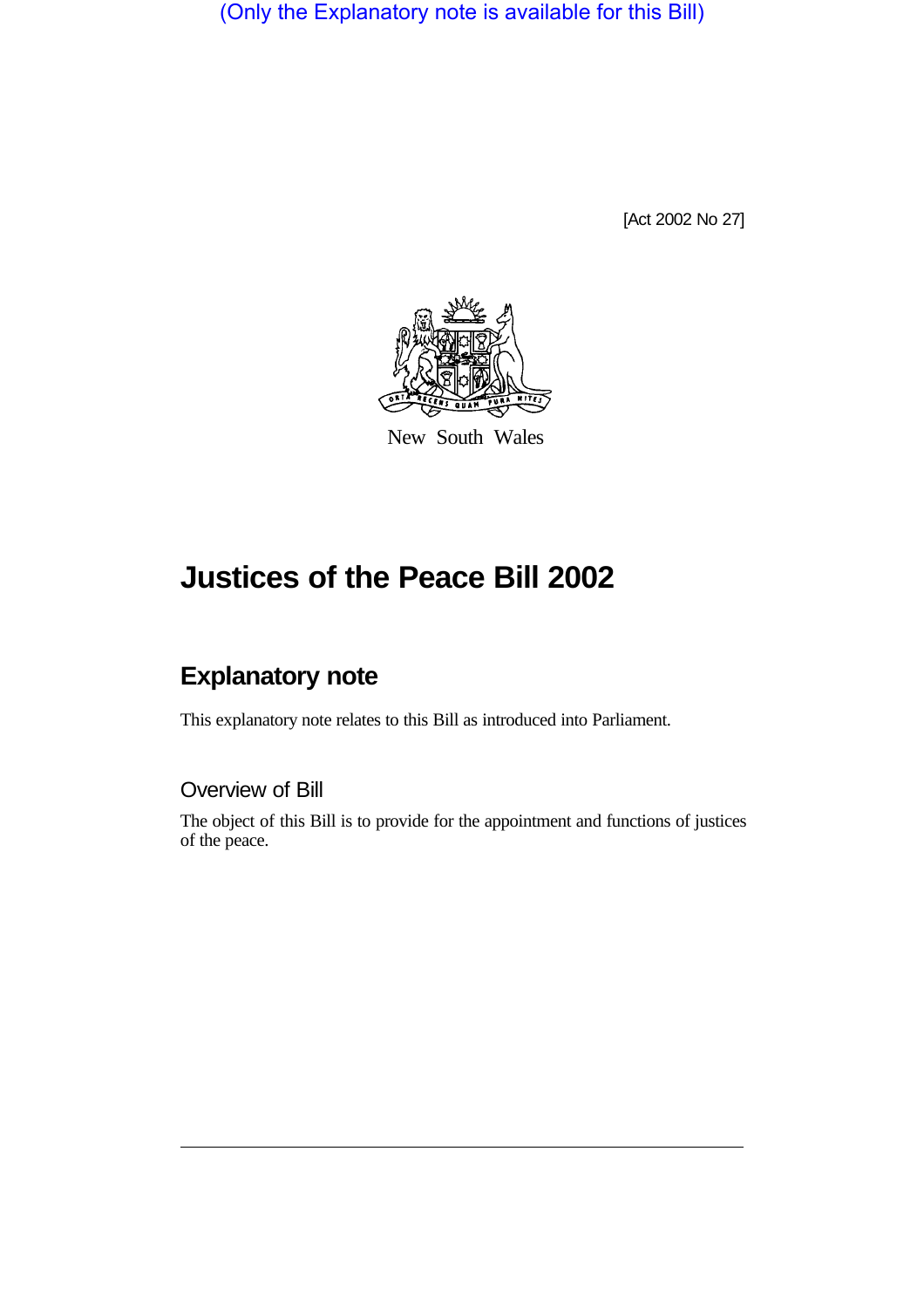Justices of the Peace Bill 2002 [Act 2002 No 27]

Explanatory note

#### Outline of provisions

#### **Part 1 Preliminary**

**Clause 1** sets out the name (also called the short title) of the proposed Act.

**Clause 2** provides for the commencement of the proposed Act on a day or days to be appointed by proclamation.

**Clause 3** defines certain words and expressions used in the proposed Act.

## **Part 2 Appointment and functions of justices of the peace**

**Clause 4** provides for the appointment of justices of the peace. The Governor may, on the recommendation of the Minister, appoint eligible persons as justices of the peace. A person appointed as a justice of the peace holds office for a period of 5 years and may be re-appointed.

**Clause 5** provides that a person is eligible to be appointed as a justice of the peace if the person is aged at least 18 years, is nominated for appointment by a member of the New South Wales Parliament and satisfies the criteria for appointment prescribed by the regulations for the purposes of the proposed section. A person seeking re-appointment need not be nominated by a member of the New South Wales Parliament. The Minister may also issue guidelines with respect to the appointment of justices of the peace.

**Clause 6** provides for applications to be made to the Minister for appointment or re-appointment as a justice of the peace.

**Clause 7** provides that a person who is appointed as a justice of the peace must not exercise the functions of a justice of the peace unless the person has taken the prescribed oath of office.

**Clause 8** sets out the functions of a justice of the peace. A justice of the peace may exercise any function conferred or imposed on a justice of the peace by or under the *Oaths Act 1900* or any other Act.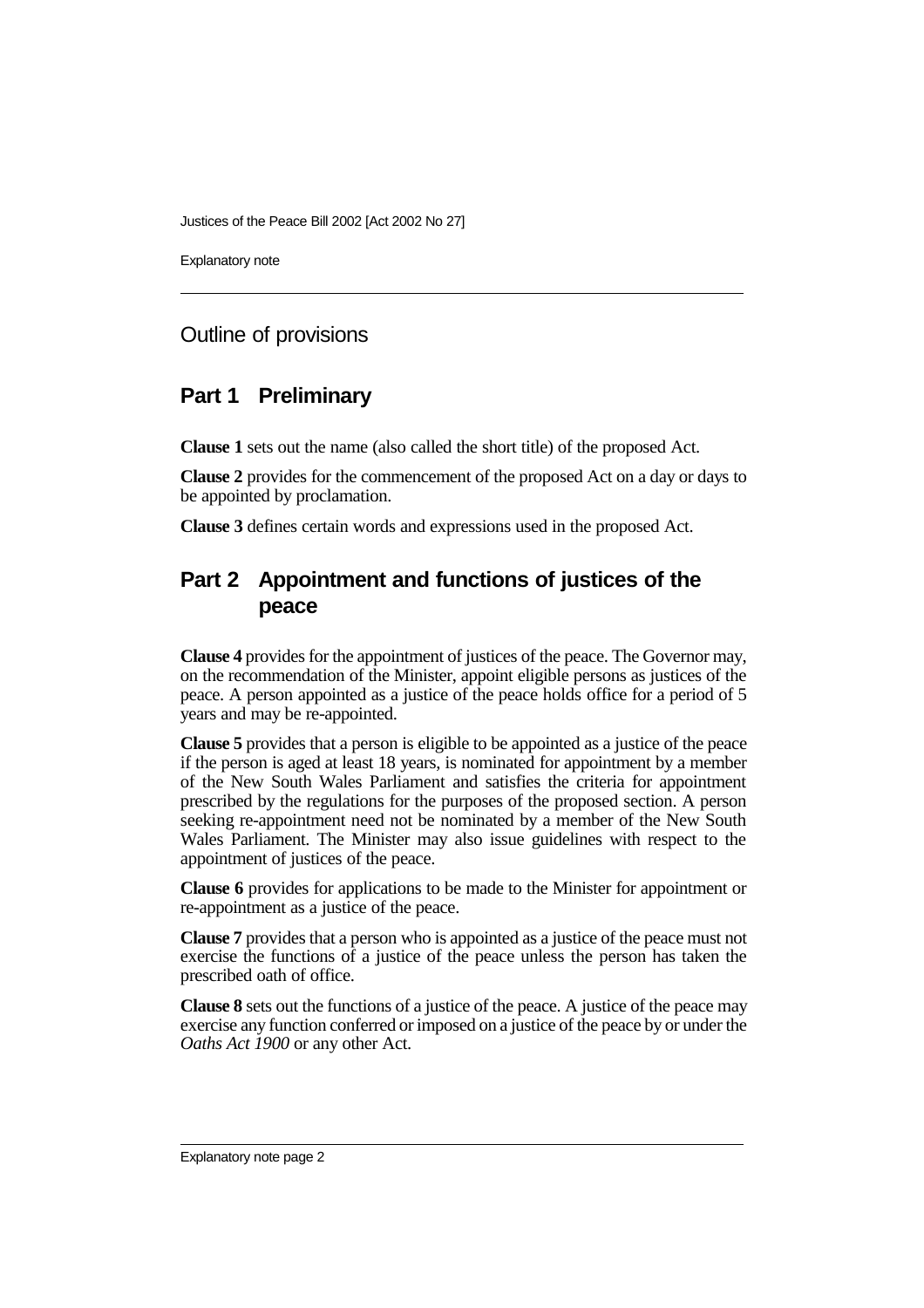Justices of the Peace Bill 2002 [Act 2002 No 27]

Explanatory note

**Clause 9** provides for the circumstances in which a person vacates the office of a justice of the peace. A person ceases to hold office:

- (a) if the person completes a term of office and fails to apply for re-appointment before the end of the term, or is not re-appointed, or
- (b) if the person resigns the office by instrument in writing addressed to the Minister, or
- (c) if the person is removed from office by the Governor.

A person may be removed from office at any time by the Governor, including for the following reasons:

- (a) if the person becomes bankrupt, applies to take the benefit of any law for the relief of bankrupt or insolvent debtors, compounds with his or her creditors or makes an assignment of his or her remuneration for their benefit,
- (b) if the person becomes a mentally incapacitated person,
- (c) if the person is convicted in New South Wales of an offence that is punishable by imprisonment for 12 months or more or is convicted elsewhere than in New South Wales of an offence that, if committed in New South Wales, would be an offence so punishable,
- (d) in any other circumstances prescribed by the regulations.

#### **Part 3 Miscellaneous**

**Clause 10** provides that a justice of the peace must notify the Minister of any matter that may cause the justice of the peace to cease to satisfy the prescribed criteria for appointment as a justice of the peace or to satisfy certain grounds for ceasing to hold the office of justice of the peace (being bankruptcy or insolvency, mental incapacity or conviction of certain offences).

**Clause 11** provides that the Minister is to cause a register of justices of the peace to be kept and maintained and for the issue of evidentiary certificates. The register is to be made available to the public.

**Clause 12** provides for procedure for offences under the proposed Act.

**Clause 13** requires the Minister to make guidelines issued by the Minister under the proposed Act publicly available.

**Clause 14** enables the Governor to make regulations for the purposes of the proposed Act.